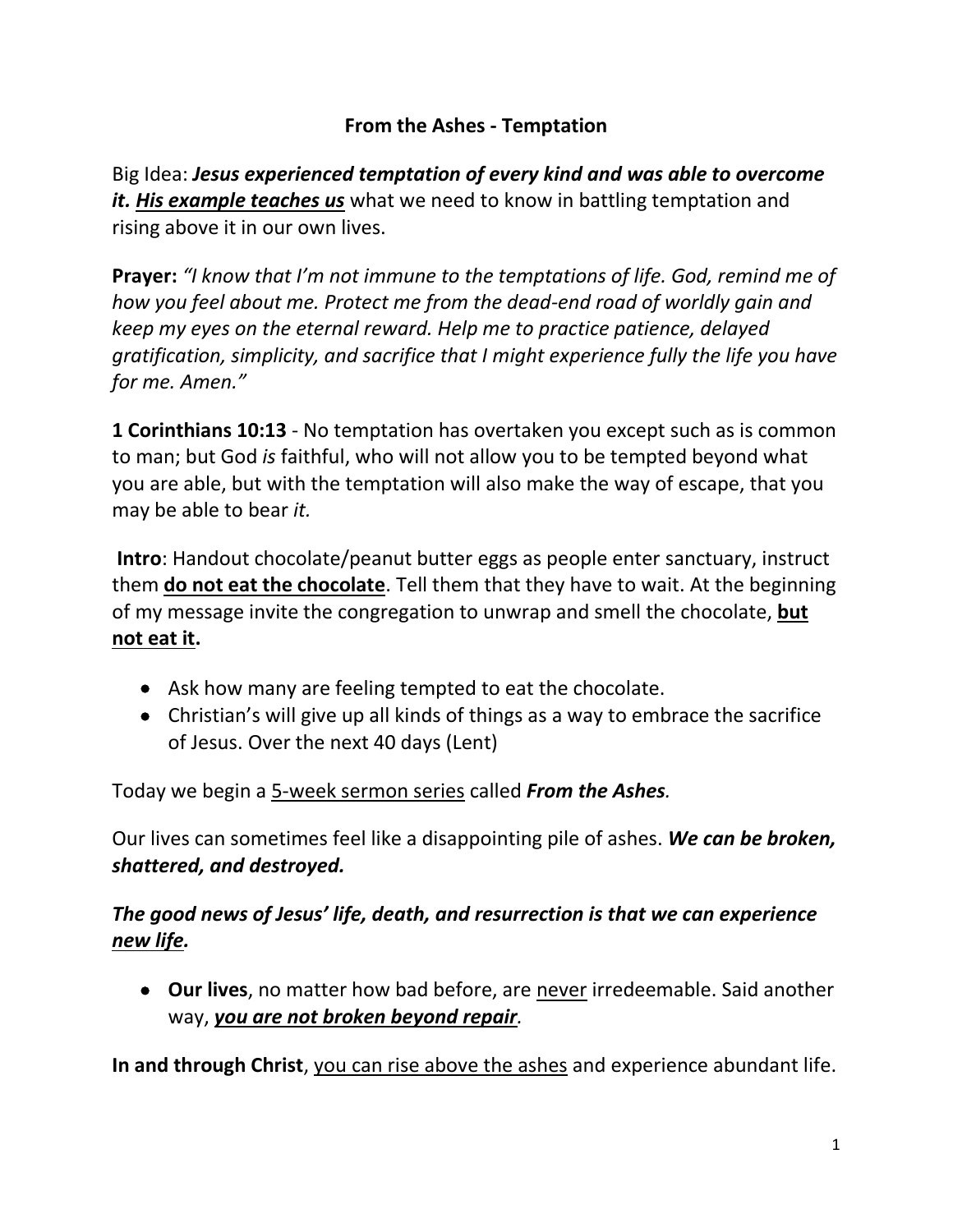This *isn't* just a series for the broken and shattered - this is for *anyone who wants to grow in the knowledge and understanding of Christ*. Each week we will look at *one aspect of Jesus' life and ministry* during His time here on earth and what we can learn from Him.

We begin this week with *a conversation about temptation.* Did you know that immediately preceding **the start of Jesus' earthly ministry**, he experienced **a 40 day period of temptation?**

- **While resisting the temptation** of **free chocolate on your seat is difficult**, can you even imagine a *persistent and prolonged season* of it?
- And, as an added bonus, the person **overseeing your temptation** is none other than *the devil himself*?
- **I cannot even imagine** what this would have felt like, looked like, or been like to endure.
- And yet, this is the exact scenario that **Jesus had to overcome**.

We begin today with a look into *this season of Jesus' life* and *how we can learn from* and *be encouraged by* **the fortitude of our savior.**

First and foremost, today **we all need to acknowledge that** *temptation should be expected* **in our lives.** We all experience temptation each and every day. **No one is immune** from the desire to have things or do things that do not align with the way of Christ.

**-------------------------------------------------------------------------------------------------------------**

**Temptation comes in many forms**, and in many ways, it can seem innocent enough.

Sneaking in some social media time at work, binging that extra show on Netflix, shaving a few dollars of income off your tax return… In the eyes of many, these don't seem like huge problems, *but it's the little foxes that spoil the vine. (Song of Songs 2:15)* And believe me, when I say that *the temptations and desires behind these actions can grow into big problems.*

*This can lead to things* that we all would agree **are devastating;** Broken marriages, ruined relationships, careers in the toilet, ministries closing down, the list goes on and on.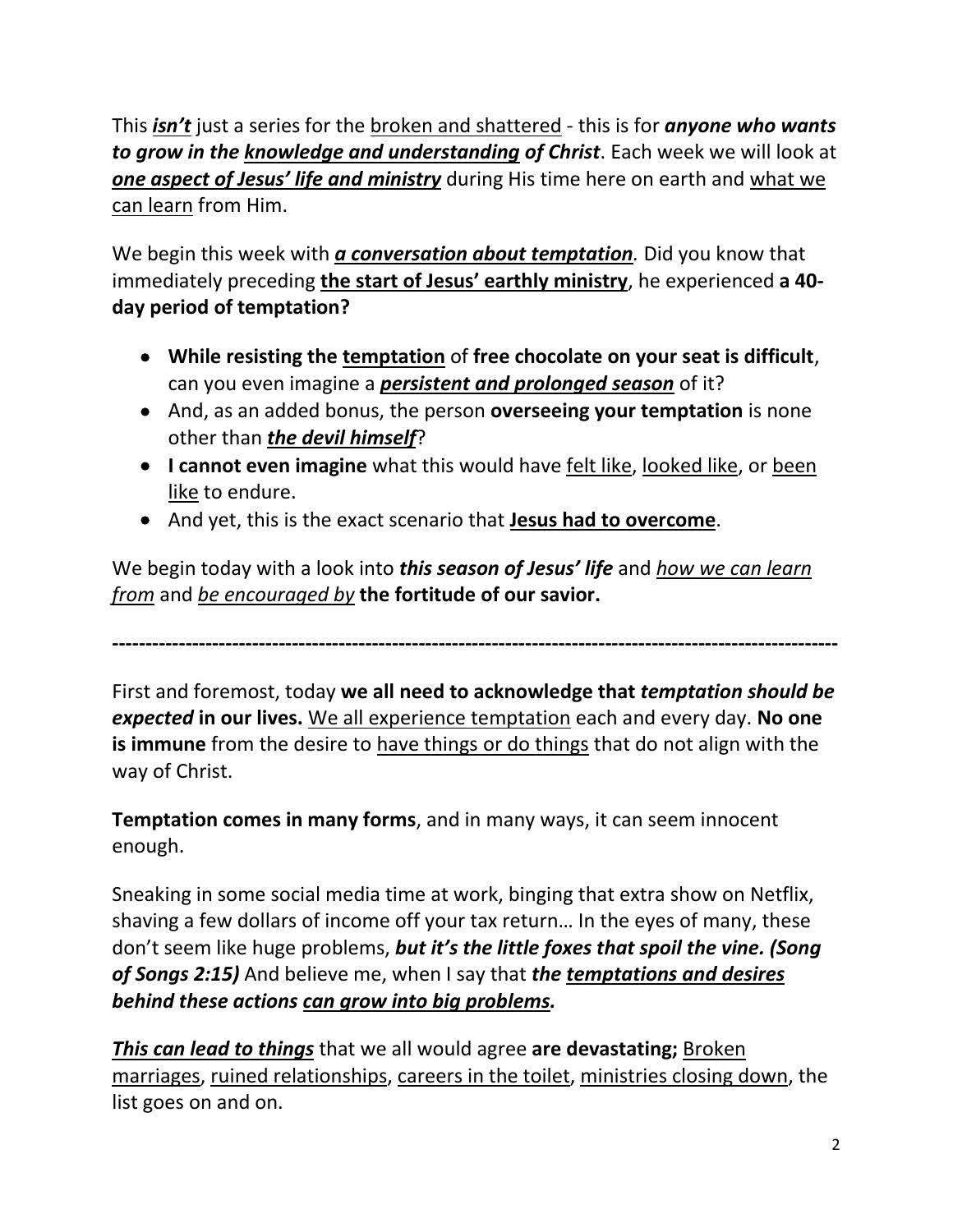**It does us no good to pretend like we are immune to temptation.** Or to think that we can handle things on our own.

*Walking in the light -* **1 John 1:8-10 -** *"If we claim to be without sin, we deceive ourselves and the truth is not in us. If we confess our sins, he is faithful and just and will forgive us our sins and purify us from all unrighteousness. If we claim we have not sinned, we make him out to be a liar and his word is not in us."*

Today, **let's begin by confessing and acknowledging** that *we all deal with temptation in our lives* and that there are times when we follow **temptation** down paths that are neither Christ-honoring nor consistent with our heavenly citizenship.

-------------------------------------------------------------------------------------------------------------

**How do we manage temptation? How do we respond to temptation?** *How do we model the fortitude and endurance Jesus had?*

**It begins with your identity**

**Before we look at** *the temptation of Christ* in Matthew 4, we need to talk about the event that immediately preceded his 40-day temptation in the wilderness.

**Matthew 3:13-17**, and the *baptism of Jesus;*

*Then Jesus came from Galilee to the Jordan to be baptized by John. But John tried to deter him, saying, "I need to be baptized by you, and do you come to me?" Jesus replied, "Let it be so now; it is proper for us to do this to fulfill all righteousness." Then John consented.*

*As soon as Jesus was baptized, he went up out of the water. At that moment heaven was opened, and he saw the Spirit of God descending like a dove and alighting on him. And a voice from heaven said, "This is my Son, whom I love; with him I am well pleased."*

**The baptism of Christ is an** *incredibly significant* **moment for many reasons.** But for us today, I want you to *focus on verse 17* when God says, *"This is my Son, whom I love; with him I am well pleased."*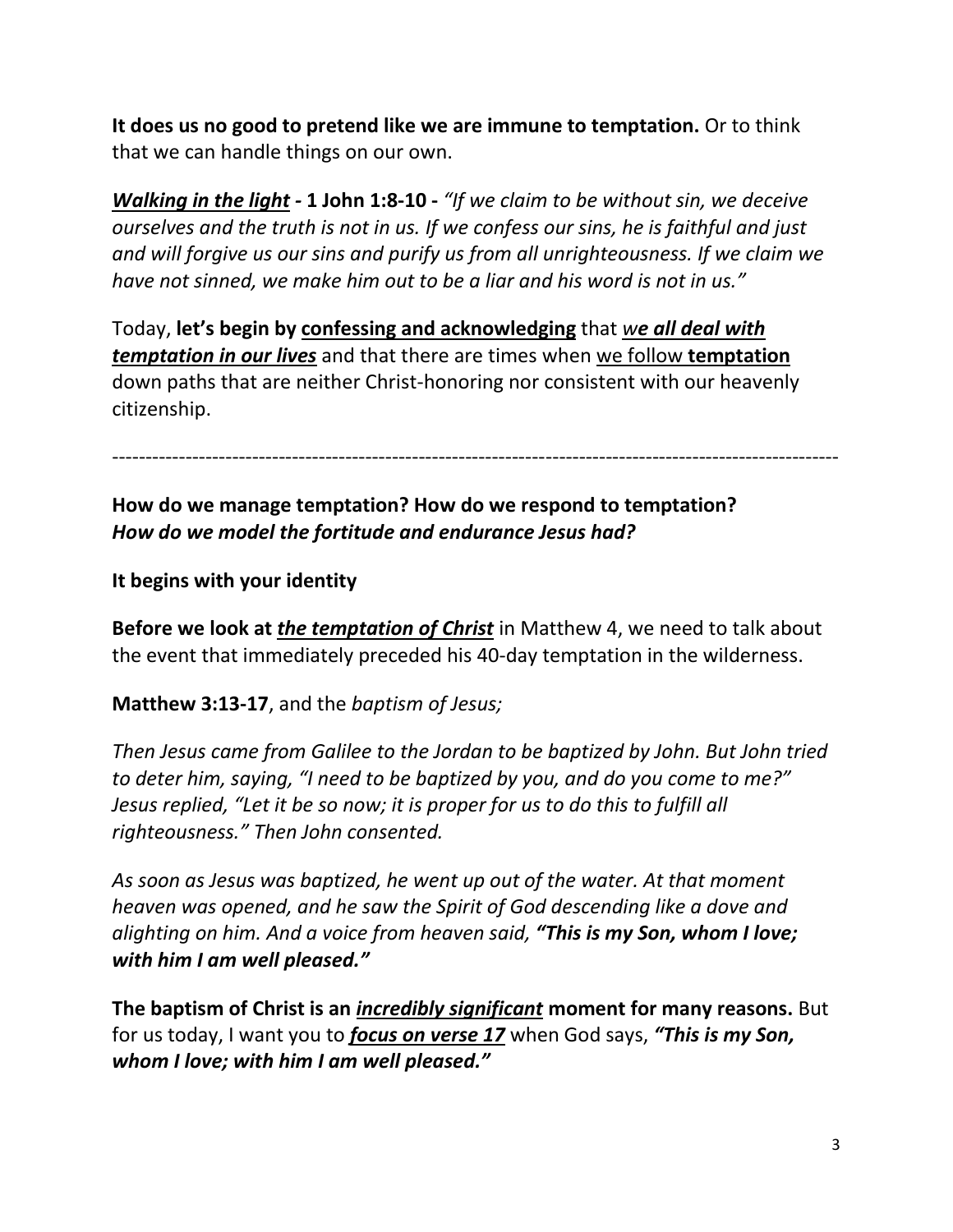*Notice* **God the father didn't say**, "Good! Now go and fulfill your destiny on Earth!" Or, "This is my son, watch out Satan and demons and all the other spiritual wickedness because He's coming for you!"

No, none of that. He simply said, *"this is my Son."* And we know *God loves His son and is pleased with Him.*

- This is Christ's identity.
- He is a beloved Son of God most high.

**This is such a powerful reality** that when Jesus is drawn into the wilderness this is **the very** *first thing that Satan tries* **to call into question**. He tries *to tempt Jesus* out of His identity and position. Look at what He says,

### *Matthew 4:3 - "The tempter came and said to Him, 'If you are the Son of God..."*

- **For Jesus,** the tempter said, *If you are the Son of God.*
- **For Eve,** in the garden, it was, *Did God really say…*

#### **What does this voice sound like in your life?**

- *If you really were a Christian you wouldn't…*
- *If you really loved God…*
- *If you were only more like x, y, or z…*
- *If you were really saved you wouldn't be suffering like you are...*

*The questions may be different* for all of us but the motive is always the same. The motive is to **get us doubting our identity and position** AND get us **doubting who God is**…

*When dealing with temptation, always remember who you are & whose you are!*

*-------------------------------------------------------------------------------------------------------------*

Let's look at the *three specific areas* **Jesus was tempted** while in the wilderness.

**\*Provision - We've all agreed temptation is something everyone deals with. We also realize questioning our identity is a primary tactic of our enemy.**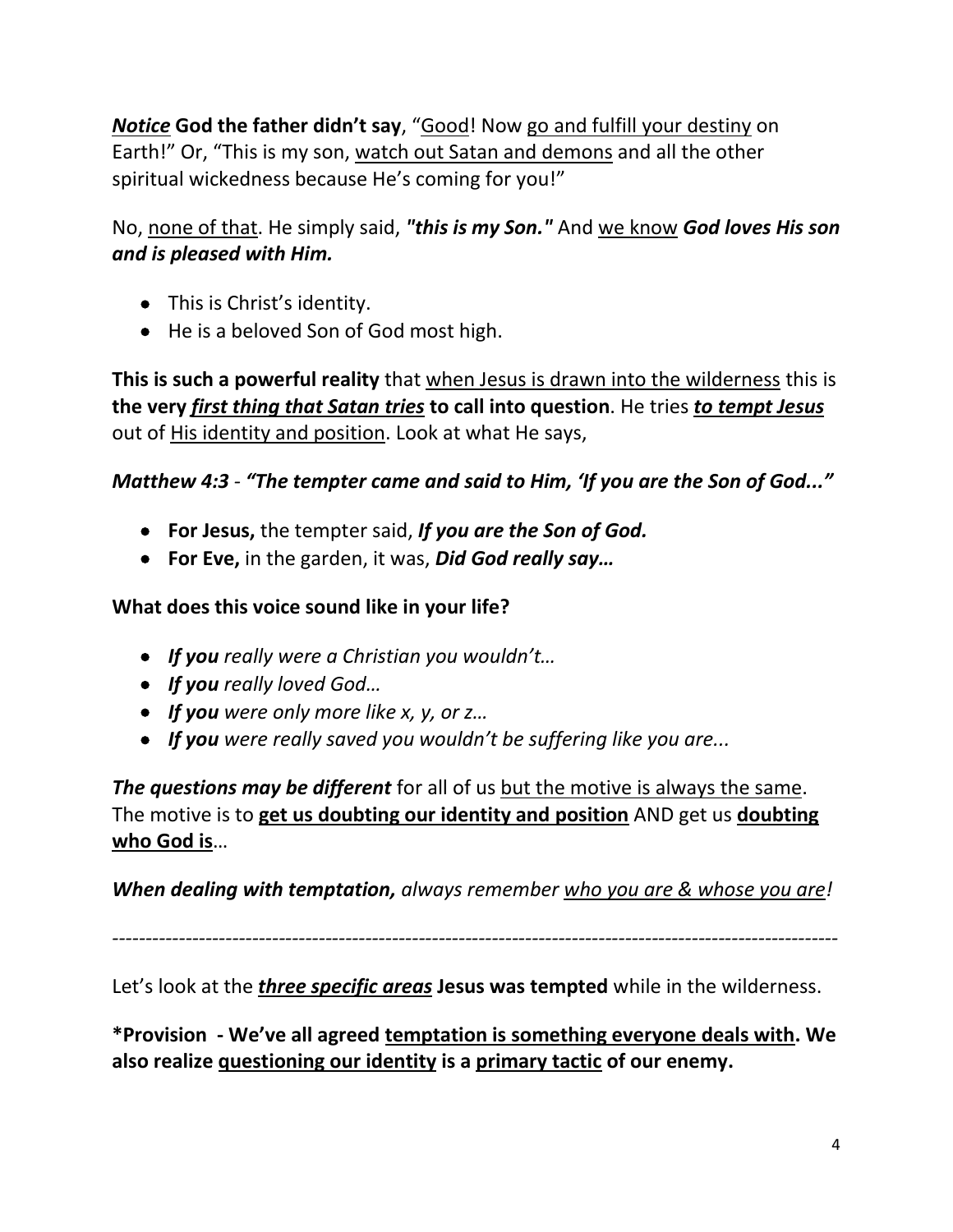**Matthew 4:3-4 -** And the tempter came and said to him, "If you are the Son of God, command these stones to become loaves of bread." But he answered, "It is written, "'Man shall not live by bread alone, but by every word that comes from the mouth of God."

- **Have you ever been really hungry? Jesus must've been really hungry** after 40 days in the wilderness
- I can't even imagine how famished Jesus must've been after his 40-day journey in the wilderness.

*First temptation* **(provision) -** It's just cruel that Satan would come to him, **question His identity**, and then challenge Him to turn stones into bread.

### **What was the underlying need Satan was trying to manipulate?**

- The need Jesus had, (that we all share) is *a need for provision*.
- It was food in Jesus' case, but it's also finances, clothes, a home to live in...
- However, in all these things we look to God and we trust **He will supply all we need.**

**Philippians 4:19 -** *"And my God will meet all your needs according to the riches of his glory in Christ Jesus."*

#### **Psalm 23:1 -** "*The Lord is my Shepherd, I shall not want."*

- A good shepherd will always supply for the needs of his flock.
- A good Father supplies for the needs of his kids.

We have a good shepherd, a good father, and we can trust our needs will be met.

**God can be trusted, and His Word is what gives us life:** not food, finances, relationships, or things.

**\*\*Protection - Matthew 4:5-7 -** Then the devil took him to the holy city and set him on the pinnacle of the temple and said to him, "If you are the Son of God, throw yourself down, for it is written, "'He will command his angels concerning you,' and "'On their hands, they will bear you up, lest you strike your foot against a stone.'" Jesus said to him, "Again it is written, *'You shall not put the Lord your God to the test.'"*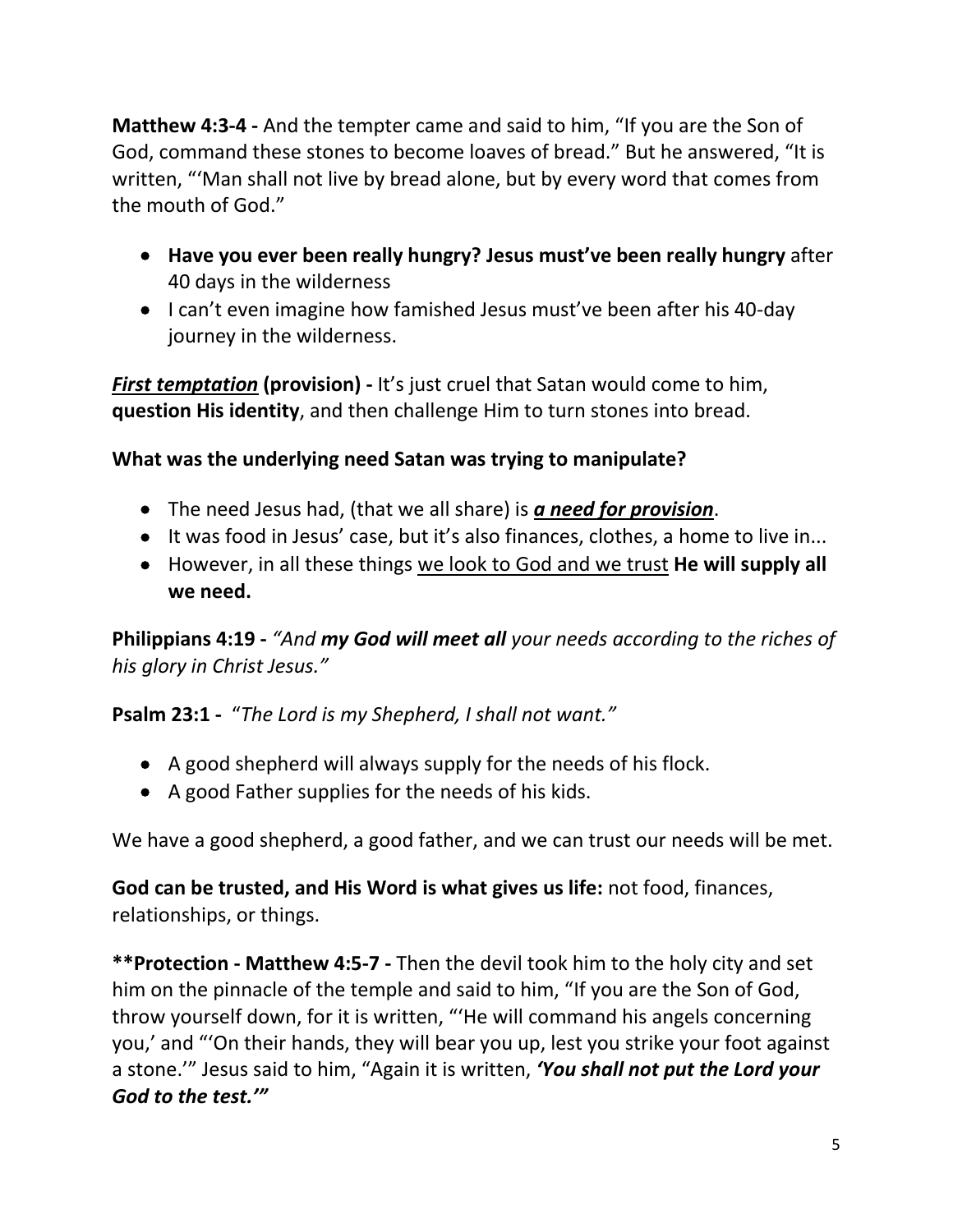# **The second temptation of Jesus seems to be focused on inviting Jesus to test God's protection of His beloved son.**

- **Jesus, having confidence** in the care and concern for His well-being by God, saw no need to do such a foolish thing.
- In fact, **Jesus brings up a very important principle**, *that we should not test the Lord.*

But if we're honest, we often feel tempted to do foolish things simply *because we know God is a God of grace*, and He can pick up the pieces of **a bad decision.**

- Yes, we know He will protect.
- Yes, He can work all things for the good.
- Yes, He is omnipotent and nothing can derail His will.

Sometimes you simply need to say "**NO" to the voice of temptation** in your life.

# **Psalm 46:1 -** "*God is our refuge and strength, an ever-present help in trouble."*

**\*\*\*Position - Matthew 4:8-11 -** Again, the devil took him to a very high mountain and showed him all the kingdoms of the world and their glory. And he said to him, "All these I will give you, if you will fall down and worship me." Then Jesus said to him, "Be gone, Satan! For it is written, "'You shall worship the Lord your God and him only shall you serve.'" Then the devil left him, and behold, angels came and were ministering to him

# **The third and final temptation is for Jesus to worship Satan**

- And in doing so, *He would receive dominion over all the kingdoms* of the world.
- It seems like an easy enough choice, but for some, *the temptation for position and power is overwhelming.*

# **We are often given a choice to worship something other than God in order to get ahead or receive worldly gain.**

• The significance that comes from worshipping an idol of any kind is temporary and temporal.